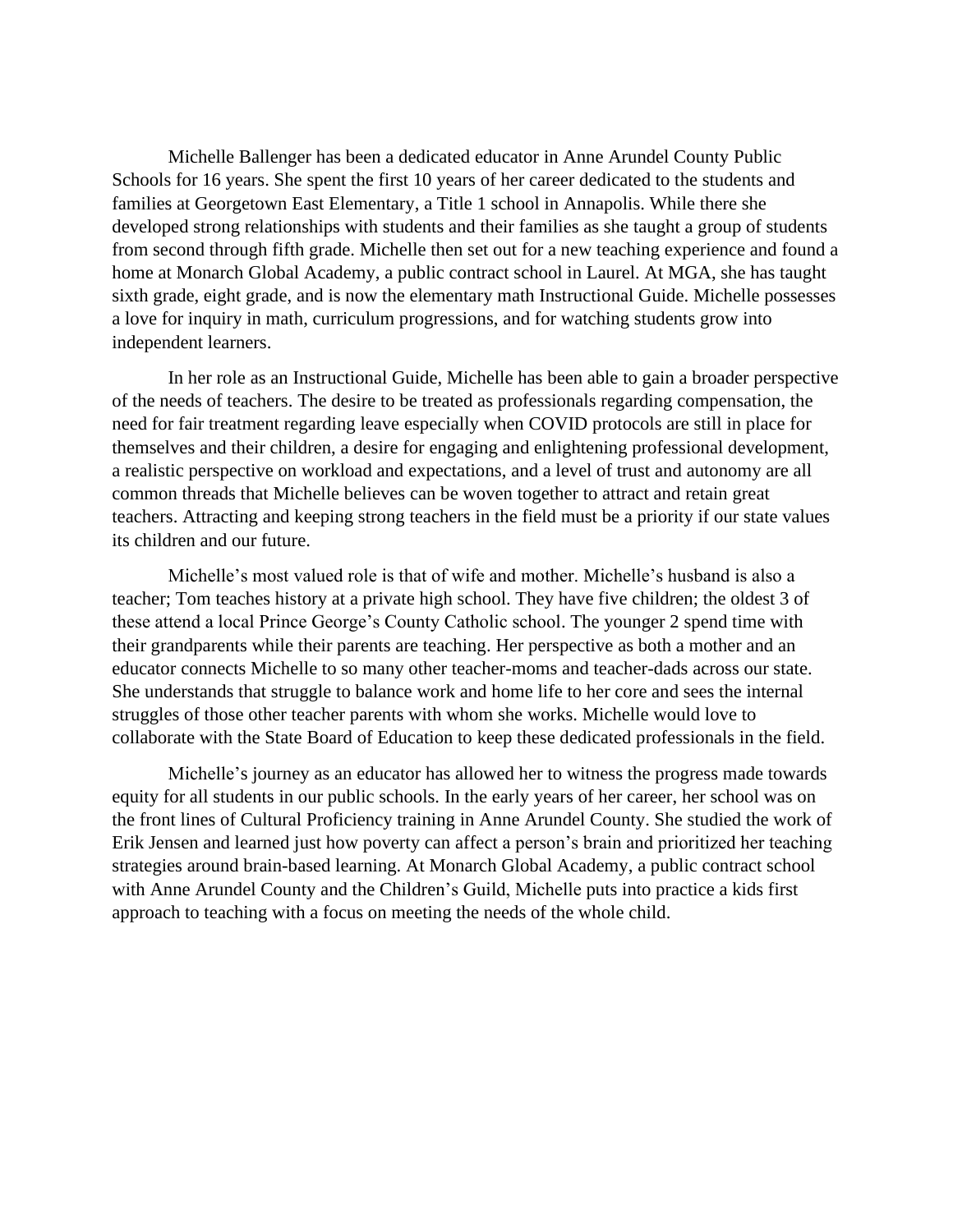# Michelle April Ballenger

#### **Education**

Administrator 1 Certificate McDaniel College January 2015

MA, Curriculum and Instruction with a focus in Administration McDaniel College, Anne Arundel County Cohort December 2011 GPA: 4.0

BA, Liberal Studies and Elementary Education College of Notre Dame of Maryland May 2006 GPA: 3.8

# **Certification**

APC Elementary Education 1-6 and Middle School Administrator 1 Early Childhood PK-3

#### **Professional History**

2018-2022: Elementary Math Instructional Guide, Monarch Global Academy 2016-2018: Teacher, Monarch Global Academy 2017-2018 8th Grade Math and Algebra 1 2016-2017 6th Grade; All subjects 2006-2016: Teacher, Georgetown East Elementary School 2015-2016 Fifth Grade 2014-2015 Fifth Grade (Looped, Co-taught with special educator) 2013-2014 Fourth Grade (Looped, Co-taught with special educator) 2012-2013 Third Grade (Looped, Co-taught with special educator) 2011-2012 Second Grade (Looped)

2006-2011 Fourth Grade

### **Leadership and Community Involvement**

Lead bi-weekly data driven, math collaborative planning sessions with K-4 teams prioritizing student growth Design targeted approach to closing the achievement gap within the school house using standards based data, creatively utilizing available resources.

\_\_\_\_\_\_\_\_\_\_\_\_\_\_\_\_\_\_\_\_\_\_\_\_\_\_\_\_\_\_\_\_\_\_\_\_\_\_\_\_\_\_\_\_\_\_\_\_\_\_\_\_\_\_\_\_\_\_\_\_\_\_\_\_\_\_\_\_\_\_\_\_\_\_\_\_\_\_\_\_\_\_\_\_\_\_\_\_\_\_\_\_\_\_\_\_\_\_\_\_\_\_\_\_\_\_\_\_\_\_\_\_\_\_\_\_\_\_\_\_\_

Co- plan professional development experiences for a K-8 staff.

Collaborate with leadership team and administrators in weekly problem solving sessions to implement School Improvement Plan. Demonstrate best practices to classroom teachers for the purpose of promoting the county's mathematics facilitation guide. Participate in instructional walk-throughs to observe implementation of the curriculum and the School Improvement Plan. Organize building wide use of iReady Diagnostic Assessment; 3 times per year. Manage delivery of math intervention by the TAs to students in grades K-5. Co-plan family Math Night Co-lead First in Math program at MGA Member of Leadership/Academic Team 2018-2020 Member of PBIS and School Culture teams 2016-2019 Faculty Council Facilitator 2015-2016 Fifth Grade Team Leader 2015-2016 Site Director (Georgetown East/Tyler Heights) Title 1 Summer School 2014 Participated in John Hopkins Double Check program: 2012-2013 Extended School Year Teacher: 2013 Thinking Maps, Trainer of Trainers June 2009 Fourth Grade Team Leader: 2008-2010 Hosted a prospective teacher from A.A.C.C. twice weekly: Spring 2009, Fall 2014 Title 1 After-School Program Co-Leader: 2009-2010

## **Awards and Other Recognition**

Anne Arundel County Teacher of the Year Nominee 2013-2014 Featured in Professional Development DVD (ASCD) Engaging Students with Poverty in Mind. 2014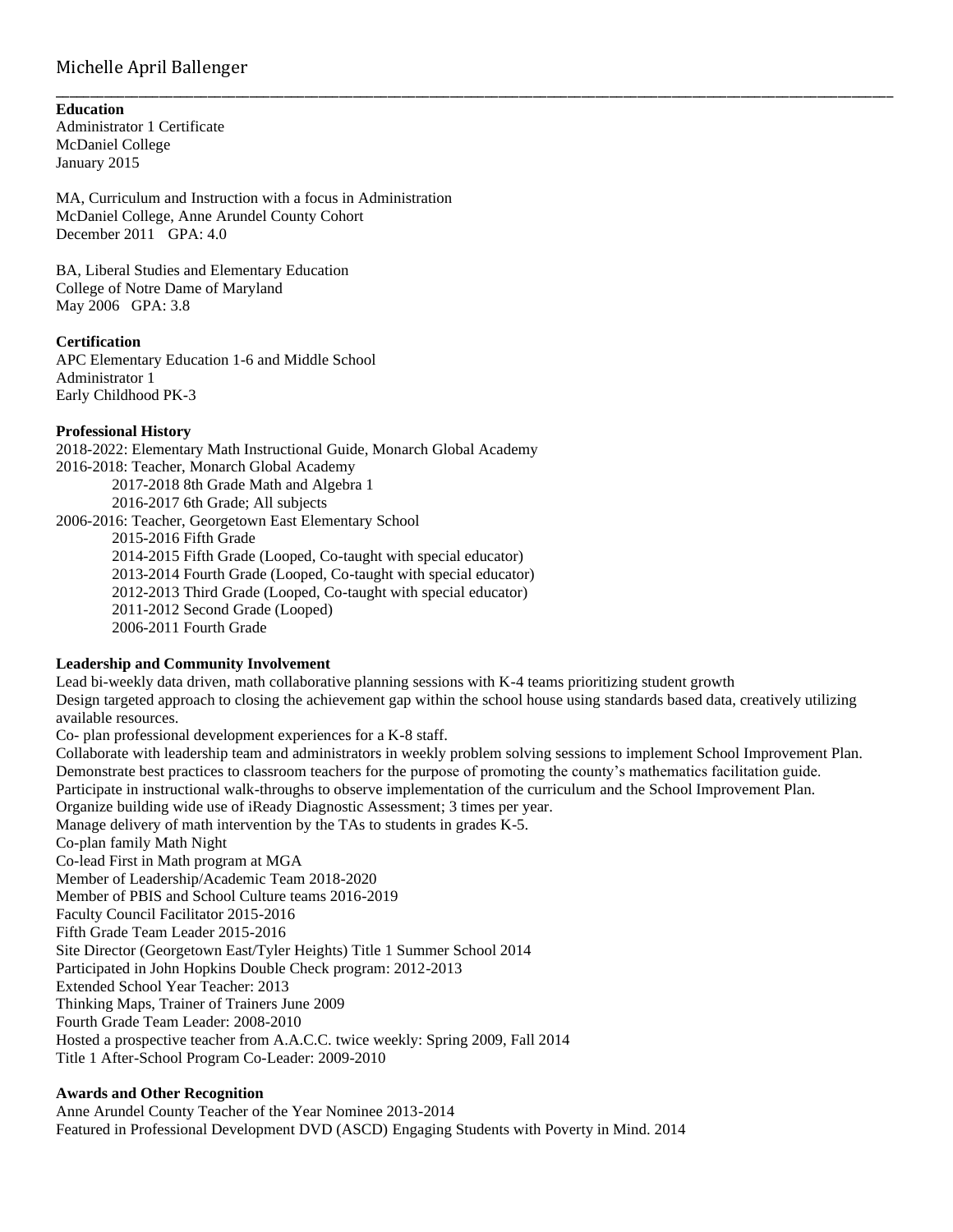I have been a dedicated educator in Anne Arundel County Public Schools for 16 years. I spent the first 10 years of my career dedicated to the students and families at Georgetown East Elementary, a Title 1 school in Annapolis. While there I developed strong relationships with students and their families as I taught a group of students from second through fifth grade. I then set out for a new teaching experience and found a home at Monarch Global Academy, a public contract school in Laurel. At MGA, I have taught sixth grade, eight grade, and am now the elementary math Instructional Guide. I possess a love for inquiry in math, curriculum progressions, and for watching students grow into independent learners.

In my role as an Instructional Guide, I have been able to gain a broader perspective of the needs of teachers. The desire to be treated as professionals regarding compensation, the need for fair treatment regarding leave especially when COVID protocols are still in place for themselves and their children, a desire for engaging and enlightening professional development, a realistic perspective on workload and expectations, and a level of trust and autonomy are all common threads that I believe can be woven together to attract and retain great teachers. Attracting and keeping strong teachers in the field must be a priority if our state values its children and our future.

My most valued role is that of wife and mother. My husband is also a teacher; Tom teaches history at a private high school. We have five children; the oldest 3 of these attend a local Prince George's County Catholic school. The younger 2 spend time with their grandparents while their parents are teaching. My perspective as both a mother and an educator connects me to so many other teacher-moms and teacher-dads across our state. I understand that struggle to balance work and home life to my core and I see the internal struggles of those other teacher parents with whom I work. I would love to collaborate with the State Board of Education to keep these dedicated professionals in the field.

My journey as an educator has allowed me to witness the progress made towards equity for all students in our public schools. In the early years of my career, Georgetown East was on the front lines of Cultural Proficiency training in Anne Arundel County. I had the opportunity to study the work of Erik Jensen and learned just how poverty can affect a person's brain and prioritized my teaching strategies around brain-based learning. At Monarch Global Academy, a public contract school with Anne Arundel County and the Children's Guild, I am able to put into practice a kids first approach to teaching with a focus on meeting the needs of the whole child.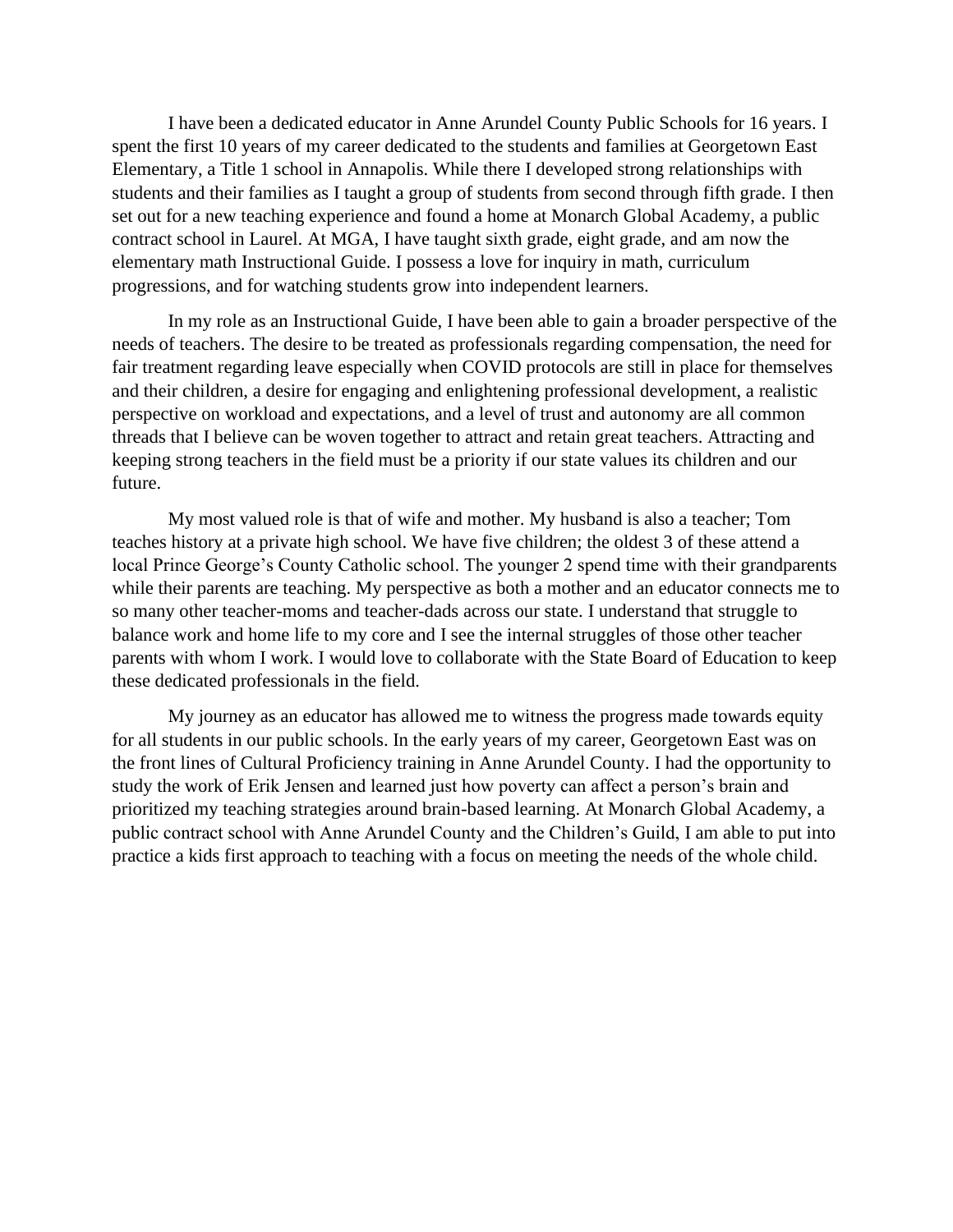

# 430 Brock Bridge Rd. | Laurel, MD 20724 301.886.8648 | CHILDRENSGUILD.ORG

To Maryland State Board of Education, The Maryland State Board of Education,

It is with great respect and admiration that I recommend Michelle Ballenger as a candidate for the Maryland State Board of Education. Mrs. Ballenger has been a dedicated educator in Anne Arundel County Public Schools for 16 years. In 2016, she brought her 10 years Title 1 teaching experience in second through fifth grade to Monarch Global Academy Public Contract School, a K-8 International Baccalaureate Primary Years Programme/Project Based Learning school in Laurel, Maryland. While working at MGA she has taught both sixth and eighth grade. Mrs. Ballenger now serves as our Elementary Math Instructional guide. Her role is to coach teachers and provide professional learning experiences to help develop and implement curriculum and instruction to meet the needs of all learners. She has worked tirelessly to make this vision a reality.

Mrs. Ballenger's primary focus is on her students. She works diligently to hold both students and teachers accountable to ensuring students are fully engaged in teaching and learning. In her current role, Michelle has provided leadership for school staff by serving as a valued member of our Academic Team and Monarch Leadership Team. She utilizes her skills to provide coaching and feedback to teachers on how to best support all students in the area of mathematics. Michelle is always willing to take on a great deal of responsibility and welcomes opportunities to collaborate with all staff to support student learning.

Due to her high degree of commitment to the students, staff, and families at Monarch Global Academy, I heartily recommend that you accept my recommendation of Michelle Ballenger to serve on the Maryland State Board of Education. Please do not hesitate to contact me if you have further questions.

Sincerely,

Emily Abell

Principal

Monarch Global Academy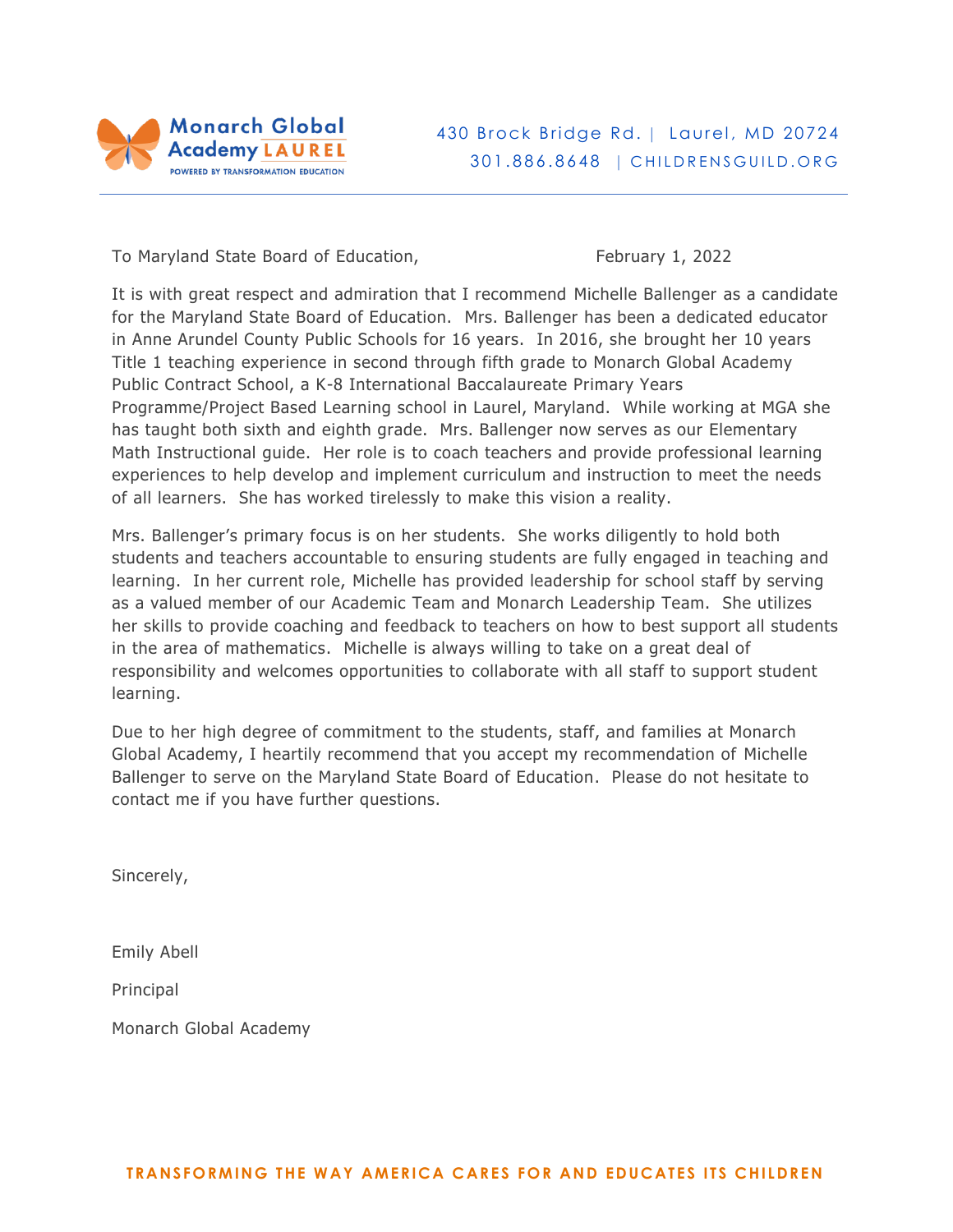

1/31/2022

To Whom It May Concern,

 My name is Kerri Rogers and I am the Math Department Chair at Monarch Global Academy. Michelle Ballenger is a dear friend and colleague with whom I have had the pleasure of working with for the past 6 years. Michelle first came to Monarch as a 6th grade teacher and when our school transitioned from a K-7 building to a K-8 building, I strongly encouraged my principal to hire her as our 8th grade Math teacher. Michelle is a fierce advocate for the students and a wealth of Math knowledge for teachers, which lends itself well to her current position as our K-4 Math Instructional Guide.

 As the Math Instructional Guide, Michelle is responsible for providing our teachers with Professional Development and providing our students with support to improve their understanding of Mathematics content. You will frequently find Michelle perusing articles, looking for hands-on ways to engage our youngest learners. She is a supporter of Jo Boaler and believes that all students can learn math to high levels.

 I believe that Michelle would be a great candidate for the position of Teacher Member to the Maryland State Department of Education because she understands the challenges of being a teacher and a mother. She understands the importance of having a teacher voice that represents both the teachers and the parents. Her willingness to hear all sides and make decisions that benefit the greater good are just two more reasons why she would be a good fit for this position.

If you have any further questions, please don't hesitate to contact me at  $\blacksquare$ .

Sincerely, Monarch Global Academy 430 Brock Bridge Road Laurel, MD 20724 Kerri Rogers Math Department Chair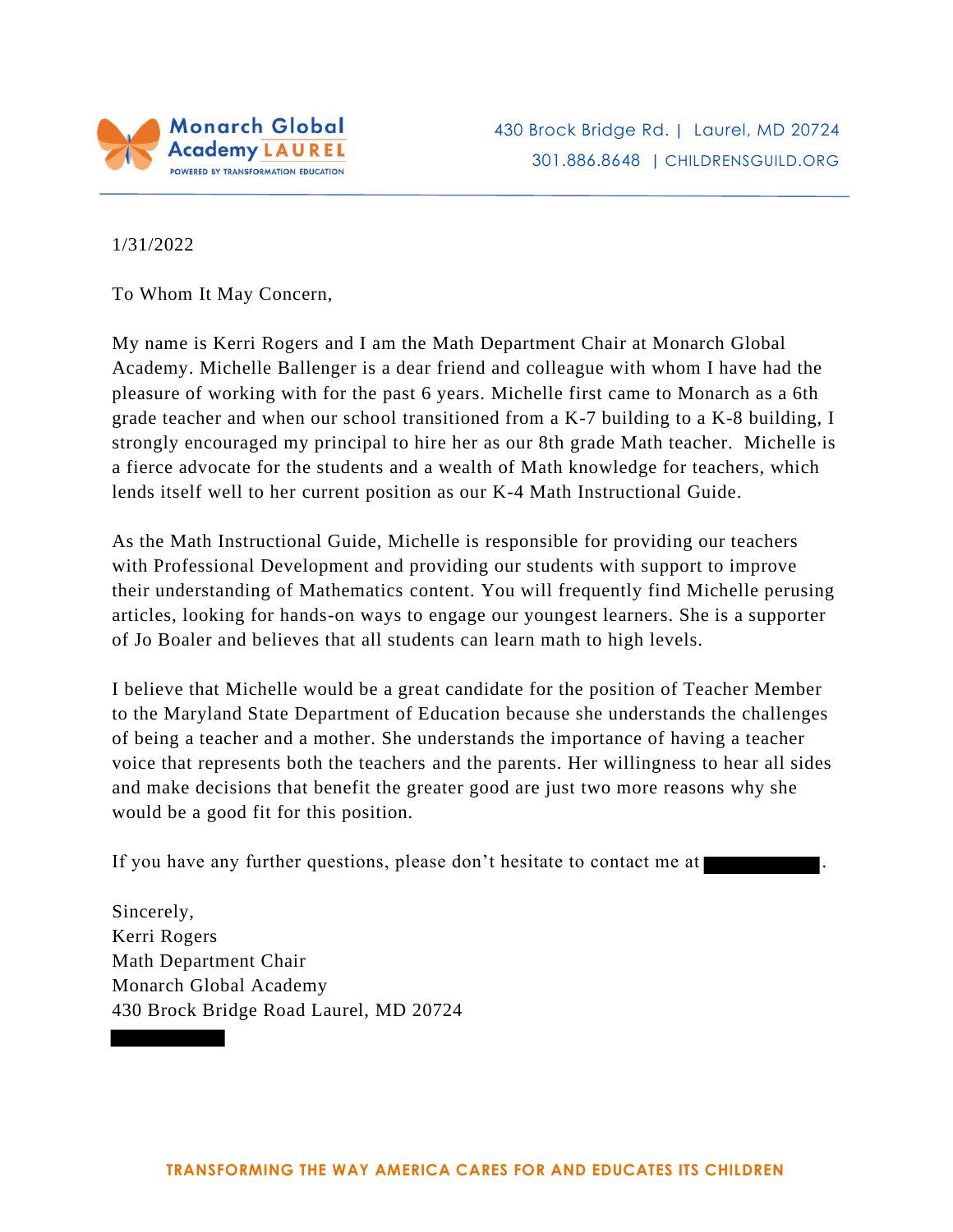

**To whom it may concern,** 

 **I, Cherryll Clacks, highly recommend Mrs. Michelle Ballenger to the State Board of Education Teacher Member position. I have had the pleasure of knowing Mrs. Ballenger for 14 years as a colleague and 3 years from the parent perspective as she is the Math Instructional Guide to my two fourth grade children at Monarch Global Academy in Laurel, Maryland.** 

 **Mrs. Ballenger is an advocate for students and families. For example, she ensures that there are math policies and programs that are equitable and in place for all at Monarch. Another way she advocates for students and families is by being a part of various committees. For example she serves on the Leadership Academic Team, whose school improvement goals focus on the academic and social-emotional achievement of all. Her expertise in math, affords her multiple opportunities to provide support for the school improvement plan and districts strategic plan by providing after school programs to students and parents. In addition her love of learning and sharing that learning has allowed her to deliver phenomenal professional development to educators within the school community. This helps to enhance teacher instruction and students' ability to engage and exceed in not just math but all subjects.** 

 **Mrs. Ballenger also has a sense of humor that creates an instantaneous positive connection to anyone she meets. This is extremely important as she is able to develop relationships consistently. Mrs. Ballenger effectively analyzes student data, shares the data, and provides action steps to ensure the best instructional decisions are made in assisting that every student reaches their full potential. My children look forward to Mrs. Ballenger's and her colleague, Mrs. Roger's First in Math weekly reports she shares on the morning announcements. She connects to the community by organizing annual school math nights to expand educational opportunities and access to all.** 

 **There is no doubt in my mind that she is highly qualified to lead the charge and be the representative to many as she always represents staff, students, and parent/guardians. Please consider Mrs. Ballenger for the position of the State Board of Education Teacher Member, an advocate for all! Please feel free to contact me at** 

 **I would be happy to share more information about the wonderful works of Mrs. Ballenger** 

**Sincerely,** 

**Cherryll Clacks**